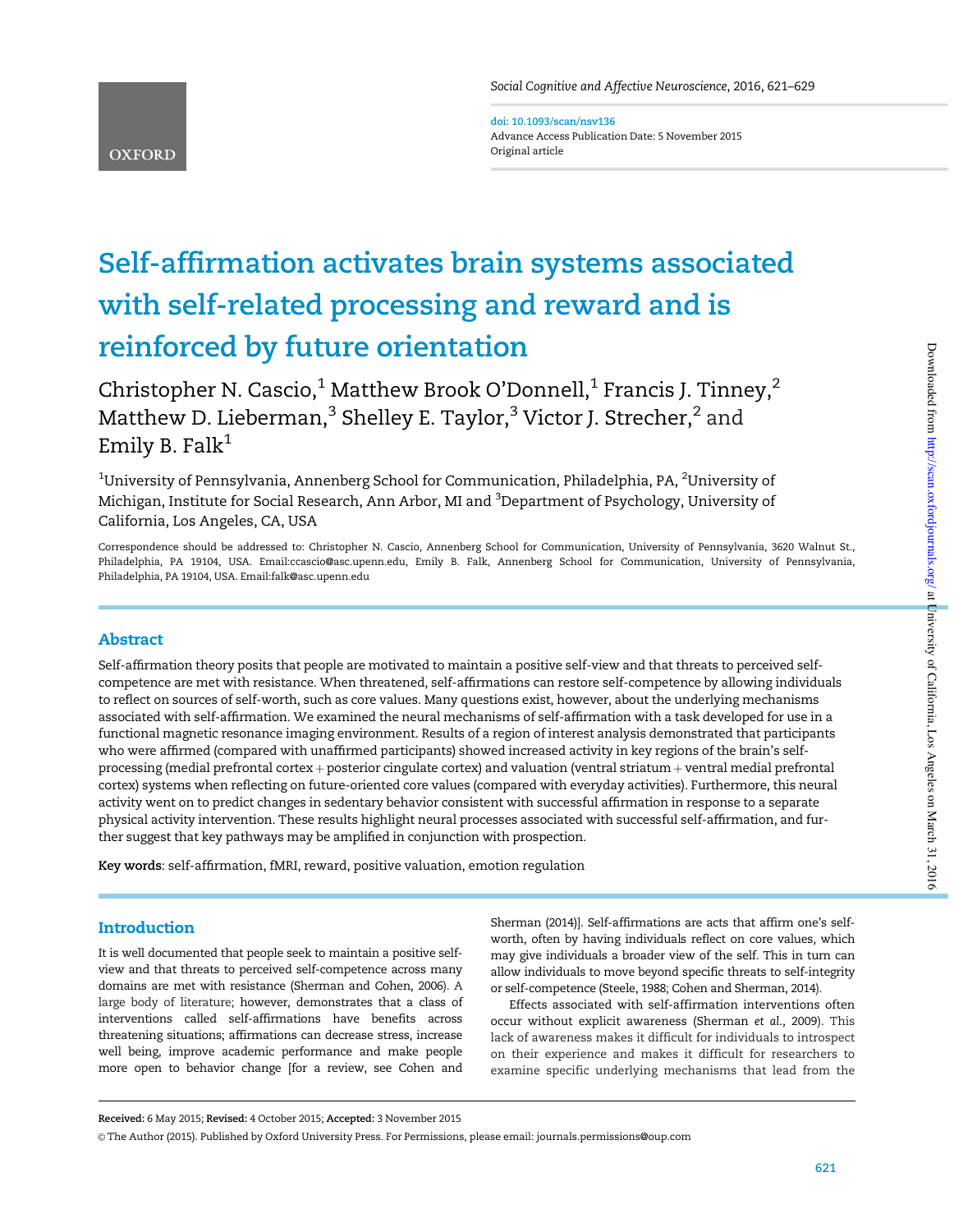affirmation experience to behavioral change. Neuroimaging methods offer one way to examine a set of processes underlying self-affirmation interventions at the point of actual affirmation exposure, without the need for individuals to reflect on their experience (Falk et al[., 2015](#page-8-0)); however, the neural mechanisms that underpin acts of self-affirmation have not been studied [\(Cohen and Sherman, 2014](#page-7-0)). Understanding the underlying neural mechanisms associated with self-affirmation will help to further expand our theoretical understanding of the processes at play during self-affirmation and may contribute to the development of more effective interventions. Thus, our first research question centers on the neurocognitive processes associated with the act of self-affirmation. Furthermore, the core brain systems involved in self-related processing and reward, that we hypothesize to be involved in affirmation, overlap with past studies of temporal orientation[(i.e. considering events in the past and future; [\(D'Argembeau](#page-8-0) et al., 2008, [2010\)](#page-8-0)]. Thus, our second research question focuses on whether the neural pathways to self-affirmation might be amplified in conjunction with specific temporal orientations.

#### Potential pathways to self-affirmation

One account of why self-affirmations are successful is attributed to their ability to broaden a person's overall perspective and reduce the effect of negative emotions ([Sherman, 2013](#page-8-0); [Cohen and Sherman, 2014\)](#page-7-0). For example, researchers have suggested that self-affirmations remind individuals of psychosocial resources that extend beyond a specific threat, which allows them to focus on sources of positive self-worth that transcends the threat. This in turn is thought to reduce reactivity to the threat and protect overall psychological wellbeing ([Koole](#page-8-0) et al., [1999;](#page-8-0) [Cohen](#page-7-0) et al., 2009; Cook et al.[, 2012;](#page-7-0) [Sherman](#page-8-0) et al., 2013).

Such effects might arise through several different pathways. First, affirmations may increase focus on sources of positive value to individuals. Self-affirmation interventions often rely on having participants reflect on personal core values and rewarding experiences. This pathway would engage neural mechanisms associated with reward and positive valuation. A recent meta-analysis demonstrates that brain regions most prominently involved in reward and positive valuation includes the ventral striatum (VS) and ventral medial prefrontal cortex (VMPFC; [Bartra](#page-7-0) et al., 2013).

Related to the pathway described earlier, affirmations could also work by focusing people on sources of positive self-worth, such as personal successes. This may also involve specific reflection on personal attributes outside of the threat ([Sherman](#page-8-0) [and Hartson, 2011; Sherman, 2013](#page-8-0)). Meta-analyses across a variety of tasks find that self-related processing is most often associated with increased activity in the medial prefrontal cortex (MPFC) and posterior cingulate cortex (PCC; [Northoff](#page-8-0) et al., 2006; [Denny](#page-8-0) et al., 2012). Thus, if self-affirmations succeed due to a boost in self-related processing prior to threat exposure, activity in the MPFC and PCC should increase during affirmation.

Furthermore, self-affirmations may allow for more efficient use of psychological resources needed to deal with the incoming threat [\(Sherman, 2013\)](#page-8-0). This has been demonstrated in studies that examine the success of self-affirmation interventions in counteracting manipulations that reduce available cognitive and psychological resources [e.g. cognitive load and ego-depletion manipulations; [\(Vohs and Faber, 2007;](#page-8-0) [Schmeichel and Vohs,](#page-8-0) [2009](#page-8-0); [Burson](#page-7-0) et al., 2012; [Logel](#page-8-0) and [Cohen, 2012\)](#page-8-0)]. Although these studies find evidence that affirmation interventions can reduce threat, it is unclear which psychological resources are actually involved in this process. One possible source of regulatory resources include the ventrolateral prefrontal cortex (VLPFC) and anterior cingulate cortex (ACC), which have been implicated in regulation of emotion and facilitating difficult choices [\(Oschner](#page-8-0) et al[., 2004](#page-8-0); [Marsh, 2007](#page-8-0); [Wager](#page-8-0) et al., 2008). Self-affirmations may work by priming these regions to regulate emotions.

#### Affirmation and temporal orientation

Activity within several of our key self-related processing and reward regions of interest (ROIs) changes with manipulations of temporal focus. Although self-affirmation interventions have been successfully carried out using manipulations that focus both on past experiences as well as future goals [for a review, see [McQueen and Klein \(2006\)](#page-8-0)], temporal orientation has not been a core focus of affirmation research. Given the overlap between brain systems hypothesized to support affirmation effects and to support temporal orientation effects; however, we examined whether neural responses in brain systems associated with successful self-affirmation might change with or be reinforced by temporal focus.

For example, it has been found that imagining future personally relevant, emotionally positive and rewarding events is associated with changes in VMPFC, striatum, MPFC and PCC [\(D'Argembeau](#page-8-0) et al., 2008, [2010;](#page-8-0) Benoit et al.[, 2011, 2014\)](#page-7-0). Increased activity in the MPFC has also been shown to positively correlate with imagining positive (vs negative) future episodes [\(D'Argembeau](#page-8-0) et al., 2008) and such activation is further associated with projected reward value of the imagined future ([Benoit](#page-7-0) et al[., 2011](#page-7-0), [2014](#page-7-0)). In addition, a recent meta-analysis found that increased activity in the MPFC and PCC, among other regions, was associated with thinking about hypothetical (e.g. future) compared with past episodes ([Benoit and Schacter, 2015\)](#page-7-0). Furthermore, another recent meta-analysis examining neural correlates associated with personal goals, future thinking and mind wandering found that the MPFC is consistently activated in all three domains [\(Stawarczyk and D'Argembeau, 2015\)](#page-8-0). These studies support the idea that mentally simulating future events, especially those relevant to personal goals, involves key regions hypothesized to be involved in self-affirmation interventions, including the VMPFC, MPFC and PCC. Thus, if both future-oriented thought and self-affirmation rely on similar neural mechanisms, they may mutually reinforce one another.

Importantly, these differences are not limited to neural activity. For example participants have better memory recall when encoding new information coupled with imagined scenarios that plan for the future, in comparison to remembering past events or events that are considered without a time relationship (Klein et al.[, 2010](#page-8-0)). In addition, mental simulations focusing on future events have been shown to benefit goal planning and one's psychological wellbeing (for a review, see [Schacter, 2012\)](#page-8-0). Taken together, all of these studies reinforce the hypothesis that engagement of our key ROIs may differ by temporal focus, and that future orientation may reinforce the effects of reflecting on personally relevant core values. Thus, we examined temporal focus as a potential moderator of neural responses in our key ROIs during affirmation.

#### The current study

In sum, this study aims to elucidate the underlying mechanisms associated with self-affirmation by examining participants' neural activity during a self-affirmation task specifically designed for functional magnetic resonance imaging (fMRI). We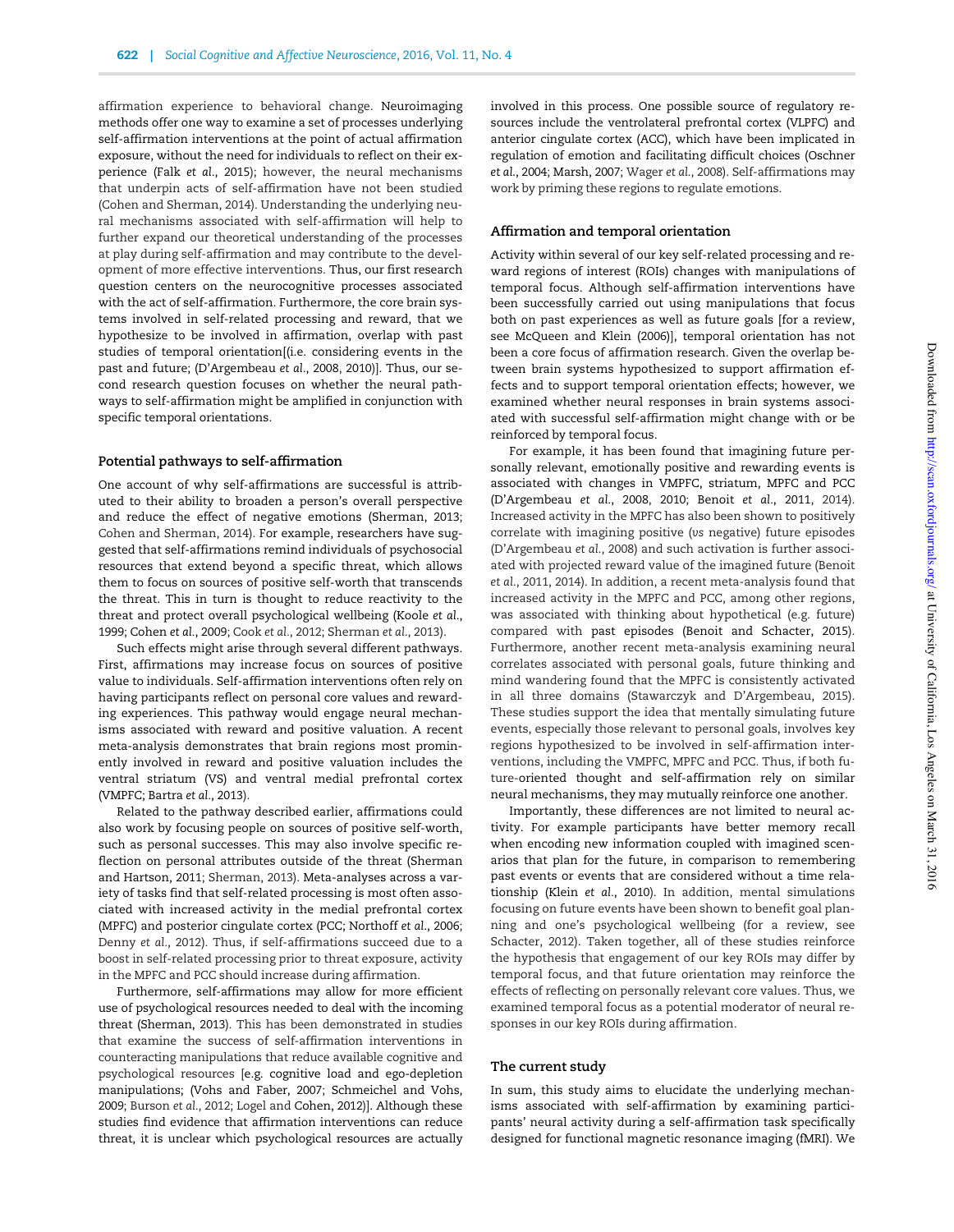tested the extent to which exposure to self-affirmation produced increases in brain systems associated with positive valuation (VS+VMPFC), self-related processing (MPFC+ PCC), and emotion regulation ( $rACC+rVLPFC$ ). In addition, we examined whether the neural effects of affirmation are moderated by temporal orientation (past vs future). We validated our fMRIcompatible self-affirmation intervention in relation to its ability to increase receptivity to a subsequent set of health messages designed to reduce sedentary behavior in sedentary adults ([Falk](#page-8-0) et al[., 2015\)](#page-8-0).

# Methods

## Participants

Participants  $(n = 67; \text{ self-affirmed} = 33; \text{ unaffirmed} = 28)$  were adults between the ages of  $18-64$  (41 females; mean age = 33.42) years,  $SD = 13.04$ ; 44 White, 12 Black, 3 Asian, 1 Hispanic, 7 Other), recruited as part of a study examining neural correlates of exposure to health messages that encouraged physical activity behavior in sedentary adults. All participants were sedentary (participants self-reported an estimated <195min of combined walking, moderate or vigorous activity per week at the time of recruitment). This was defined by mean activity on short-form International Physical Activity Questionnaire at the time of recruitment. On average, recruited participants reported 23.5 min/week of activity,  $SD = 49.5$ ; mean body mass index  $(BMI) = 27.99$ ,  $SD = 6.84$ , indicating that on average participants were in the overweight category. Participants were right-handed, did not suffer from claustrophobia, were not currently taking any psychoactive medications, had normal (or corrected to normal) vision, and did not have metal in their body that was contraindicated for MRI (see [Supplementary Materials](http://scan.oxfordjournals.org/lookup/suppl/doi:10.1093/scan/nsv136/-/DC1) for additional sample details).

## Study design

Participants completed a three-part study (see Figure 1). At baseline, participants ranked a list of eight personal values, completed self-report questionnaires and were fitted with an accelerometer to measure physical activity behavior. One week later participants completed an fMRI appointment in which they underwent the fMRI-compatible self-affirmation (or control) intervention. All participants then saw potentially threatening messages encouraging physical activity and the success of the affirmation manipulation was validated based on objectively measured physical activity/sedentary behavior change attributable to self-affirmation in the subsequent month. Additional details on the sample and task session can be found in Falk et al[. \(2015\);](#page-8-0) however, the neural processes associated with the actual affirmation task have not been previously examined.

## Self-affirmation task

During the initial baseline appointment participants were asked to rank a list of eight values from least to most valued, 'Please order the following values according to how important they are to you'. The list of eight values included, creativity, relations with family and friends, sense of humor, independence, business or earning money, politics, religious values and spontaneity or living life in the moment. These values were then used in the MRI portion of the self-affirmation task, such that participants in the affirmed condition reflected on their top ranked value and participants in the control condition reflected on their lowest ranked value.

Although there are many approaches to self-affirmation, two of the most prominent approaches ask individuals to write about a highly ranked personal value or to respond to questionnaires containing questions relevant to a highly ranked personal value ([McQueen and Klein, 2006; Sherman, 2013](#page-8-0); [Cohen](#page-7-0) [and Sherman, 2014\)](#page-7-0). Typically self-affirmation writing tasks instruct affirmed participants to write for a period of time on one of their core values; control groups typically write on a topic that is not valued [\(McQueen and Klein, 2006](#page-8-0); [Napper](#page-8-0) et al., 2009). Similarly, value scales involve the completion of questionnaires that allow participants to express their identification with the core value and why their core value is important to them; control participants complete questionnaires about topics of lower personal value and importance ([Sherman, 2013\)](#page-8-0). As in other widely used affirmation manipulations (see [McQueen and](#page-8-0) [Klein, 2006;](#page-8-0) [Cohen and Sherman, 2014](#page-7-0) for reviews), there were some differences in the values most consistently ranked as top and bottom values in this study; however, there is also substantial overlap in values used in the affirmation and control conditions (for distribution, see Table 1).

To save time and standardize instructions, participants received task instructions for the affirmation task during the structural scan, directly prior to the task. To start the task

#### Table 1. Value rankings

|                | Overall frequency |                                   | Group frequency |         |
|----------------|-------------------|-----------------------------------|-----------------|---------|
| Value          |                   | Highest value Lowest value Affirm |                 | Control |
| Money          | 2                 | 4                                 |                 | 3       |
| Creativity     | 3                 | 4                                 |                 | 3       |
| Independence   | 8                 | 1                                 | 3               |         |
| Politics       | 1                 | 34                                |                 | 16      |
| Friends_Family | 33                | O                                 | 14              |         |
| Religion       | 8                 | 20                                |                 | 5       |
| Humor          | 9                 | 1                                 | 4               |         |
| Spontaneity    | 3                 | 3                                 |                 |         |
|                |                   |                                   |                 |         |

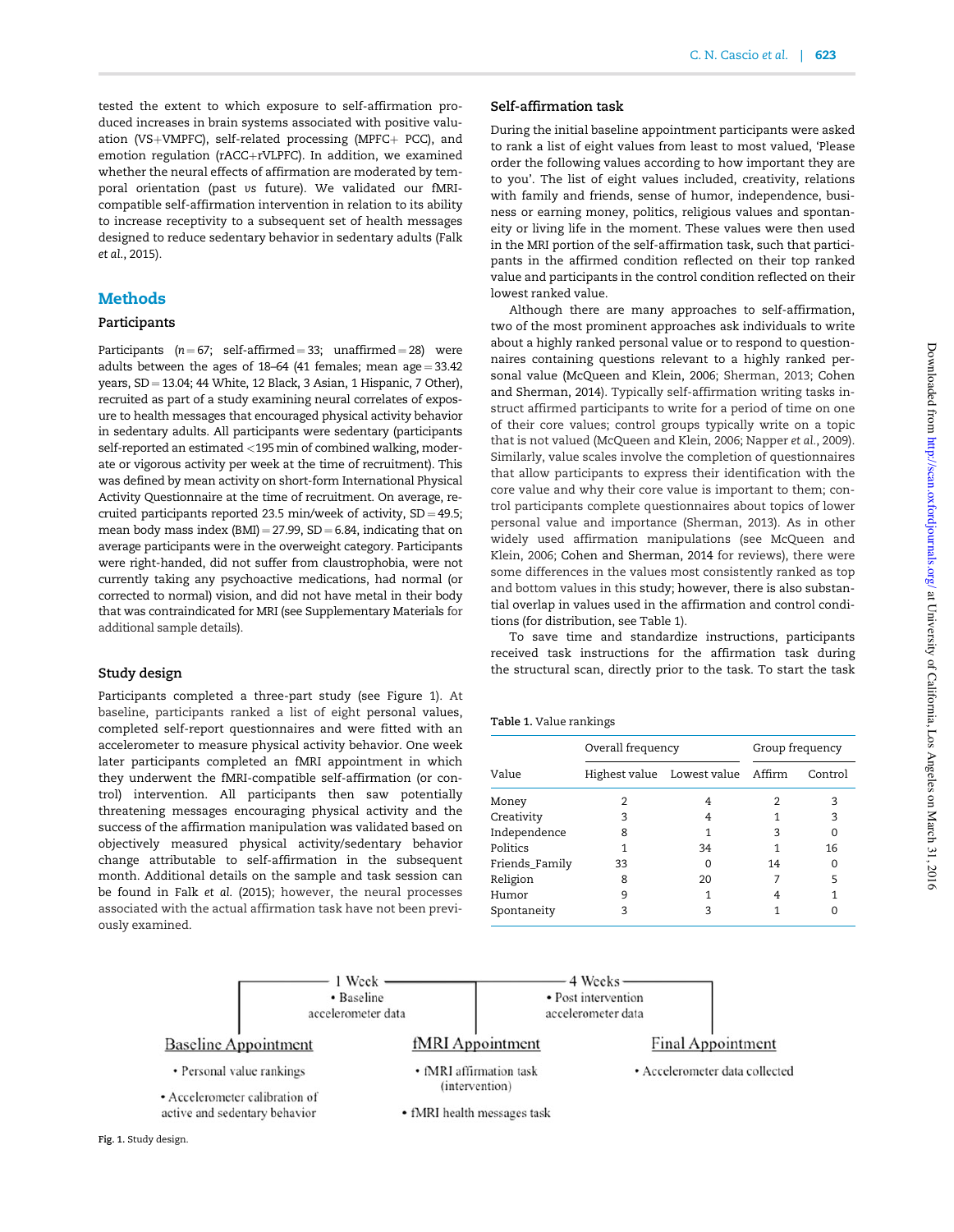preparation, participants were initially instructed during the structural scan to 'Please think about an experience you had involving [VALUE]', where [VALUE] was replaced with their assigned value. This was followed by instructions to 'Try and visualize yourself in the experience and remember as many specific details as possible'. Participants were then prompted with phrases to help keep them prepare for the main affirmation task. Example statements included 'Think about when the experience occurred' and 'Think about how you currently feel about this experience'. Once participants had come up with scenarios relevant to their top (or bottom) ranked value during the structural scan, they completed the main self-affirmation task during functional scanning.

To test the interaction between affirmation and temporal orientation, the main fMRI affirmation task instructed participants on different trials to think about a time when value-relevant scenarios had occurred (past) and when parallel scenarios could occur (future). Participants in both affirmation and control conditions were presented with prompts for scenarios focused on value statements as well as everyday activities (as a within subjects control condition). All participants were presented with the same control (everyday) activity scenarios. Example statements relating to experience of a specific value in the past or future condition are as follows  $[value = friends and family]$ : 'Think about a time in the past when you had fun with family and friends', 'Think about a time in the future when you might be having fun with family and friends'. Example everyday statements included: 'Think about a time in the past when you charged your cell phone', 'Think about a time in the future when you might charge your cell phone'. Importantly it should be noted that all statements (value and control) were focused on oneself and not subject to factual knowledge. This was done in order to have the distinction between high and low values pertain more to the importance placed on the topic rather than on topic knowledge. For example, for those who were assigned to think about what we referred to as 'politics', the statements were not about politicians but rather how political values might be manifest in one's life (e.g. 'Think about a time in the future when you might read about current events; Think about a time in the future when you might be inspired by people taking political action'). The self-affirmation task used a  $2\times 2$  block design, (past vs future) $\times$  (everyday vs value). Each block consisted of exposure to the scenario prompt for 12 s in which participants thought about the given statement and responded by pressing a button with their index figure each time they thought of a personally relevant example associated with the given statement. Participants were instructed to think about as many examples as they could for each scenario. Ten different scenarios were given for each condition (past value, past everyday, future value and future everyday) for a total of 40 blocks in the task. Valuespecific scenarios were created based on reflections one may have when engaging in a self-affirmation writing exercise, whereas everyday scenarios were created to represent common events that occur on a daily basis. Participants saw a fixation cross for 2 and 12 (every fifth trial) s between each block.

#### Validation of the fMRI self-affirmation intervention

Following their randomly assigned affirmation or control intervention, all participants were exposed to the same health messages encouraging increased physical activity and decreased sedentary behavior. The success of the affirmation intervention was validated using behavior change effects attributable to the experimental manipulation of self-affirmation. More specifically, aggregate measures of sedentary behavior were created measuring pre and post intervention activity captured for 1 week prior and one month following the intervention using triaxial accelerometers, and compared by condition. For further details on the health messaging task and accelerometer data collection and analysis, (see Falk et al[., 2015](#page-8-0)).

#### fMRI data acquisition and data analysis

Imaging data were acquired using a 3 Tesla GE Signa MRI scanner. One functional run was acquired for each participant (323 volumes total<sup>1</sup>). Functional images were recorded using a reverse spiral sequence (TR = 2000 ms, TE = 30 ms, flip angle =  $90^{\circ}$ , 43 axial slices,  $FOV = 220$  mm, slice thickness =  $3$  mm; voxel  $size = 3.44 \times 3.44 \times 3.0$  mm). We also acquired in-plane T1weighted images (43 slices; slice thickness =  $3 \text{ mm}$ ; voxel  $size = 0.86 \times 0.86 \times 3.0$  mm) and high-resolution T1-weighted images (Spoiled Gradient Recalled Echo [SPGR] sequence; 124 slices; slice thickness =  $1.02 \times 1.02 \times 1.2$  mm) for use in coregistration and normalization.

Functional data were pre-processed and analyzed using Statistical Parametric Mapping (SPM8, Wellcome Department of Cognitive Neurology, Institute of Neurology, London, UK; please see [supplementary Materials](http://scan.oxfordjournals.org/lookup/suppl/doi:10.1093/scan/nsv136/-/DC1) for details of pre-processing stream). Data were modeled using the general linear model as implemented in SPM8. Four trial types were modeled: past value scenarios, future value scenarios, past everyday scenarios, future everyday scenarios; fixation trials were not modeled and constituted an implicit baseline. The six rigid-body translation and rotation parameters derived from spatial realignment were also included as nuisance regressors. Data were high-pass filtered with a cutoff of 128 s.

#### ROI analysis

To test the balance of activity within brain networks involved in positive valuation and reward (VS+VMPFC), self-related processing (MPFC+PCC) and regulating emotions (rACC+rVLPFC), we first conducted a priori defined ROI analyses on each network of interest independently. Percent signal change scores were extracted from each combined network ROI contrasting the value > everyday scenarios; past value > past everyday scenarios; and future value > future everyday scenarios for each participant (see [Supplementary Materials](http://scan.oxfordjournals.org/lookup/suppl/doi:10.1093/scan/nsv136/-/DC1) for ROI definitions and analysis details).

To investigate neural processes associated with selfaffirmation that extended beyond our main ROI analyses, we subsequently conducted whole brain analyses examining differences between the affirmed and control participants for each of our main target contrasts: value  $>$  everyday scenarios; past value  $>$ past everyday scenarios; and future value > future everyday scenarios. All analyses are reported with a threshold of  $P = 0.005$ ,  $K = 35$ , corrected for multiple comparisons based on a Monte Carlo simulation using AlphaSim [\(Ward, 2000\)](#page-8-0). Furthermore, based on a priori hypotheses linking valuation activity (VS+VMPFC) to selfaffirmation processes, the relatively small size of VS, and positive results from a priori planned ROI analyses, additional analyses

 $1$  Note: For the first six participants (1 control, 5 affirmed due to the randomizer), a slightly longer (2 run) version of the task was used, in which the blocks were 16 s long instead of 12, and the affirmation task was split into two runs of 209 volumes each. These participants were the first to do the study and we initially had longer scan time that included an extra 4 s for each block.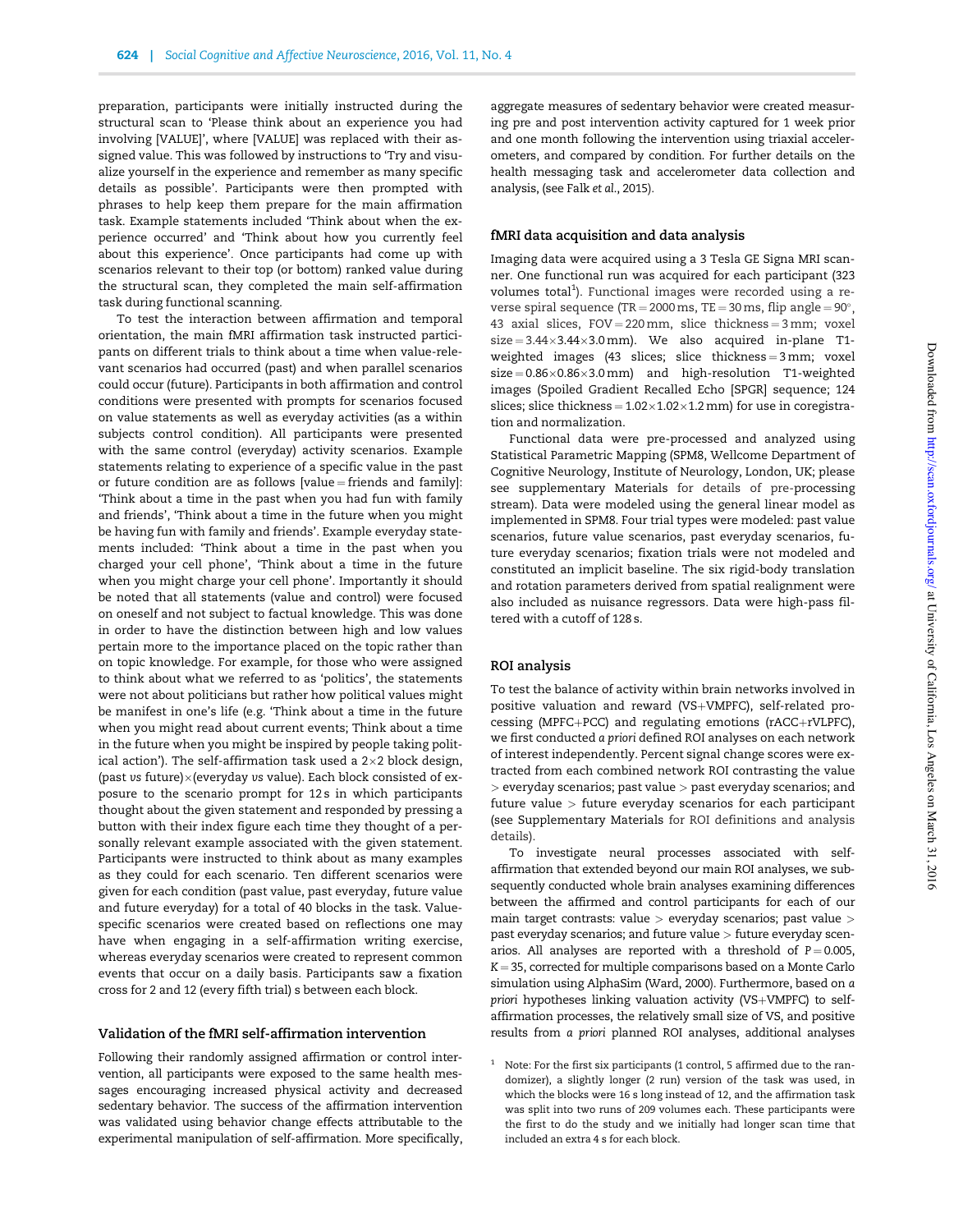were run using a threshold of  $(P = 0.005, K = 19)$ , corrected for multiple comparisons based on a Monte Carlo simulation for the VS+VMPFC mask (949 total voxels) in order to maintain an appropriate balance of type I and II error risk, given the exploratory nature of the whole-brain analysis [\(Lieberman and Cunningham,](#page-8-0) [2009](#page-8-0)).

# **Results**

# Effects of affirmation: ROI analysis

Main effects of affirmation. First, we examined whether activity in our a priori hypothesized ROIs associated with valuation (VS+VMPFC), self-related processing (MPFC+PCC), and emotion regulation (rACC+rVLPFC) were differentially activated for those in the affirmed vs control group as they reflected on value > everyday scenarios. Overall, affirmed participants displayed significantly greater activity in the valuation/reward network ( $M = 0.102$ ) vs control participants ( $M = 0.012$ ) when exposed to value vs everyday scenarios  $[t(57)=2.43, P = 0.018]$ . Activity in the self-processing network while viewing value vs everyday scenarios was not significantly different for those in the affirmed vs control group, when averaging across temporal orientations  $[t(57) = 0.88, P = 0.382]$ . Activity in the emotion regulation network also did not differ between affirmed and control groups when averaging across temporal orientations  $[t(57) = 0.62]$ ,  $P = 0.540$ ]. All ROI results are summarized in Table 2.

Affirmation and temporal orientation. Second, we tested whether affirmation effects differed by temporal orientation within our key ROIs (see Table 2). On average, affirmed participants displayed significantly greater activity in the valuation network ( $M = 0.133$ ) than control participants ( $M = -0.029$ ) when viewing future-oriented value scenarios vs future-oriented everyday scenarios  $[t(57) = 3.26, P = 0.002]$ ; the difference between responses to future- and past-oriented value scenarios was also significantly different between affirmed and control participants  $[t(57) = 3.09, P = 0.003]$ . Additionally, affirmed participants displayed significantly greater activity in the self-processing network ( $M = 0.100$ ) than control participants ( $M = 0.032$ ) when viewing future-oriented value scenarios vs future-oriented everyday scenarios  $[t(57) = 2.50, P = 0.015]$ ; the difference between responses to future- and past-oriented value scenarios was also significantly different between affirmed and control participants  $[t(57) = 3.48, P = 0.001]$ . Participants in the affirmation and control conditions did not differ in their activity in the emotion regulation network when reflecting on future-oriented value and everyday scenarios  $[t(57) = 1.30, P = 0.200]$ ; however, the difference between responses to future- and past-oriented value scenarios was significantly different between affirmed and control participants  $[t(57) = 2.39, P = 0.02]$ .

Next, we examined whether affirmation effects differed by past orientation within our key ROIs. No significant differences were observed between those in the affirmation vs control condition for activity in regions associated with valuation  $[t(57) = 0.34, P = 0.738], self-related processing [t(57) = -0.97,$  $P = 0.337$ ] or emotion regulation  $[t(57) = 1.77, P = 0.540]$  when reflecting on past-oriented value vs everyday scenarios.

Finally, within the affirmation group paired samples t-tests were run to examine whether neural activity within our hypothesized ROIs were differently activated depending on temporal orientation (past vs future). Neural activity within the valuation network (VS+VMPFC) was significantly greater when viewing future-oriented value scenarios ( $M = 0.108$ ) compared with viewing past-oriented value scenarios  $(M = 0.003)$ ,  $t(29) = 3.83$ ,  $P < 0.001$ . Similarly, neural activity with our self-processing network (MPFC+PCC) was also significantly greater when viewing future-oriented value scenarios ( $M = 0.114$ ) compared with viewing past-oriented value scenarios  $(M = 0.044)$ ,  $t(29) = 2.79$ ,  $P = 0.009$ . Finally, neural activity within our emotion regulation network (rACC+rVLPFC) was not significantly different when viewing future-oriented value scenarios ( $M = 0.056$ ) compared with viewing past-oriented value scenarios  $(M = 0.025)$ , t(29) = 1.65, P = 0.111.

#### Whole brain analysis

Following our hypothesis-driven ROI analyses, we ran a series of exploratory whole brain analyses that examined differences in neural activity between the affirmed and control groups for key contrasts of interest to explore regions outside of those covered by our ROI analyses. Results of the whole brain contrast of value > everyday scenarios did not yield significant results; future value > future everyday scenarios are reported in [Table 3](#page-5-0), [Figure 2](#page-5-0); past value > past everyday scenarios did not yield significant results; and future > past value scenarios are reported in [Table 4.](#page-5-0) Significant results from the whole brain analysis reinforce effects observed in the ROI analyses. We observed increased activity within VMPFC and VS when affirmed (relative to control) participants reflected on future-oriented (but not past-oriented) value scenarios highlighting the role of activity within the valuation system, particularly during prospection.

| ROI (value > control)                 | Affirmed mean | Control mean | t(57)   | P     |
|---------------------------------------|---------------|--------------|---------|-------|
| VS and VMPFC                          | 0.102         | 0.012        | 2.43    | 0.018 |
| MPFC and PCC                          | 0.12          | 0.094        | 0.87    | 0.387 |
| rACC and rVLPFC                       | 0.035         | 0.018        | 0.62    | 0.54  |
| ROI (future value $>$ future control) |               |              |         |       |
| VS and VMPFC                          | 0.133         | $-0.029$     | 3.26    | 0.002 |
| MPFC and PCC                          | 0.147         | 0.048        | 2.37    | 0.021 |
| rACC and rVLPFC                       | 0.04          | $-0.01$      | 1.3     | 0.2   |
| ROI (past value $>$ past control)     |               |              |         |       |
| VS and VMPFC                          | 0.071         | 0.052        | 0.34    | 0.738 |
| MPFC and PCC                          | 0.092         | 0.14         | $-0.94$ | 0.353 |
| rACC and rVLPFC                       | 0.03          | 0.046        | $-0.45$ | 0.657 |

Table 2. ROI analysis summary for the contrasts value > control, value future > control future, and past value > past control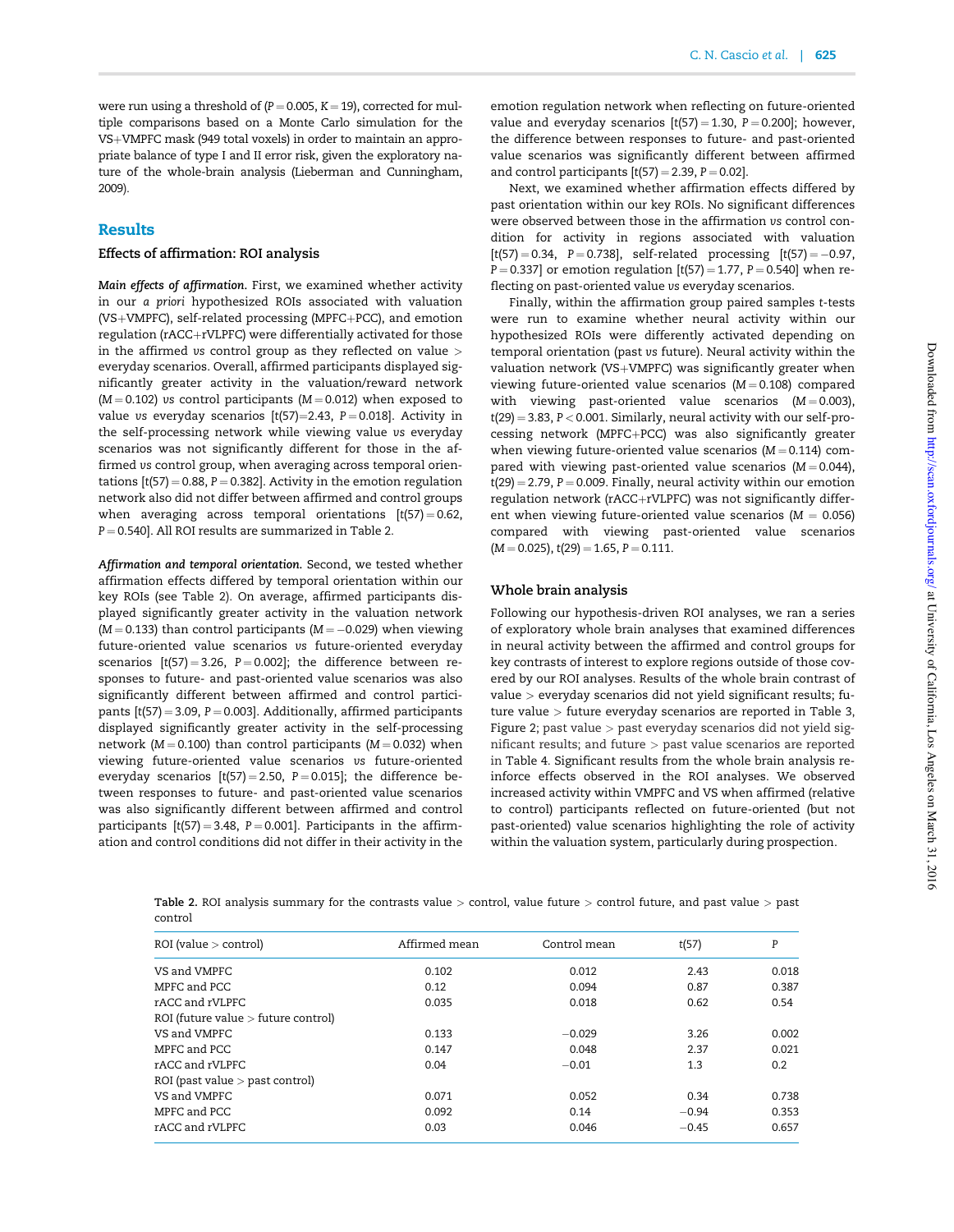<span id="page-5-0"></span>

Fig. 2. Whole brain analysis comparing the contrast (future value > future control scenarios) for the affirmed group > control group

Table 3. Whole brain analysis comparing the contrast (future value > future control scenarios) for the affirmed group subtracted from the control group ( $P = 0.005$ ,  $K = 35$ )

| Region                           | x     | y      | z     | k   | t    |
|----------------------------------|-------|--------|-------|-----|------|
| VMPFC (bilateral)                | 8     | 56     | $-11$ | 172 | 4.19 |
| Posterior Cingulate (left)       | $-9$  | $-60$  | 4     | 95  | 3.98 |
| Thalamus (right)                 | 15    | $-23$  | 16    | 37  | 3.76 |
| Supplimentary Motor Area (left)  | $-30$ | 8      | 52    | 144 | 3.5  |
| Supplimentary Motor Area (right) | 29    | 15     | 40    | 99  | 3.77 |
| Calcarine (bilateral)            | 1     | $-102$ | -8    | 39  | 3.87 |
| Brainstem (bilateral)            | $-2$  | $-33$  | $-17$ | 46  | 3.57 |
| Cerebelum (right)                | 32    | $-47$  | $-50$ | 44  | 3.64 |
| VS (left) <sup>a</sup>           | $-13$ | 22     | 1     | 20  | 3.52 |

<sup>a</sup>Results based on cluster correction for multiple comparisons using the  $VS+VMPFC mask (P = 0.005, K = 19).$ 

Table 4. Whole brain analysis comparing the contrast (future value  $>$  past value scenarios) for the affirmed  $>$  control group (P = 0.005,  $K = 35$ 

| Region                    | x     | y     | z     | K    | t    |
|---------------------------|-------|-------|-------|------|------|
| VMPFC (bilateral)         | $-2$  | 43    | $-11$ | 444  | 3.88 |
| Precuneus (bilateral)     | $-2$  | $-60$ | 67    | 46   | 3.38 |
| Precunues/PCC (bilateral) | 1     | $-54$ | 4     | 1355 | 5.57 |
| VS (bilateral)            | 10    | 0     | 12    |      |      |
| DLPFC (right)             | 29    | 15    | 43    | 127  | 4.60 |
| DLMPFC (left)             | $-23$ | 26    | 40    | 248  | 4.60 |
| Occipital (right)         | 39    | $-81$ | 34    | 148  | 4.87 |
| Occipital (left)          | $-37$ | $-81$ | 37    | 349  | 4.83 |
| Cerebelum (right)         | 11    | $-50$ | $-47$ | 85   | 4.28 |
| Cerebelum (right)         | 46    | $-71$ | $-38$ | 74   | 4.21 |

# Neural activity during affirmation and subsequent behavior change

Validating the downstream effect of our affirmation manipulation on behavior change following exposure to health messages, participants in the self-affirmation condition showed steeper declines in their levels of sedentary behavior over time compared with control participants,  $P = 0.008$  (Falk et al[., 2015\)](#page-8-0). Given that the effects of affirmation within the brain during the affirmation task were strongest in our hypothesized valuation and self-processing regions, we next examined whether this activity was related to target behavior change. Increased activity in the  $VS + VMPFC$  ([Figure 3](#page-6-0)) and MPFC+PCC ROIs during value > everyday scenarios were associated with decreased average post-intervention sedentary behavior, controlling for age, gender, education, BMI and pre-intervention sedentary behavior  $[\beta = -0.26, \quad t(33) = -2.27, \quad P = 0.030; \quad \beta = -0.27, \quad t(33) = -2.15,$  $P = 0.039$ , respectively]. Next, a follow up analysis was run examining temporal orientation differences. Results indicate that increased neural activity in the valuation network during future value vs future everyday scenarios was marginally associated  $[\beta = -0.22, t(33) = -1.97, P = 0.057]$  and the self-processing network was significantly associated  $\beta = -0.25$ , t(33) = -2.39,  $P = 0.023$ ] with decreased sedentary behavior following the affirmation intervention, controlling for age, gender, BMI and preintervention sedentary behavior. No significant results were found for past-oriented scenarios,  $P > 0.05$ .

Finally, we tested the indirect relationship between group assignment (affirmation vs control) and changes in one's sedentary behavior (post–pre-intervention) through neural activity in valuation and self-processing systems. Significant indirect effects were found for both the valuation and self-processing ROIs [average causal mediation effect (ACME);  $B = -0.07$ , CI =  $(-0.13$ ,  $-0.02$ ), P = 0.01; B =  $-0.03$ , CI =  $(-0.07, -0.00)$ , P = 0.04; respectively], such that those in the affirmed condition displayed greater activity in valuation and self-processing networks relative to those in the control condition; in turn participants who displayed greater activation in the valuation and self-processing networks also displayed significantly greater decreases in sedentary behavior following the affirmation intervention, controlling for age, gender, years educated and BMI.<sup>2</sup>

# **Discussion**

Results from this study provide initial evidence of neural processes associated with the act of self-affirmation. First, our hypotheses regarding the relationship between affirmation and neural reward pathways were supported. ROI analyses revealed that affirmed relative to control participants showed

Note: In addition to examining changes in sedentary behavior using difference scores, a test of indirect effects was also run that examined post intervention sedentary behavior controlling for pre intervention sedentary behavior [ACME;  $B = -0.08$ , CI = (-0.15, -0.03), P < 0.01]. Results were consistent for future oriented statements [ACME;  $B = -0.04$ ,  $CI = (-0.09, -0.01)$ ,  $P = 0.01$ ; past-oriented statements were not significant [ACME;  $B = -0.02$ , CI = (-0.06, 0.01), P = 0.23].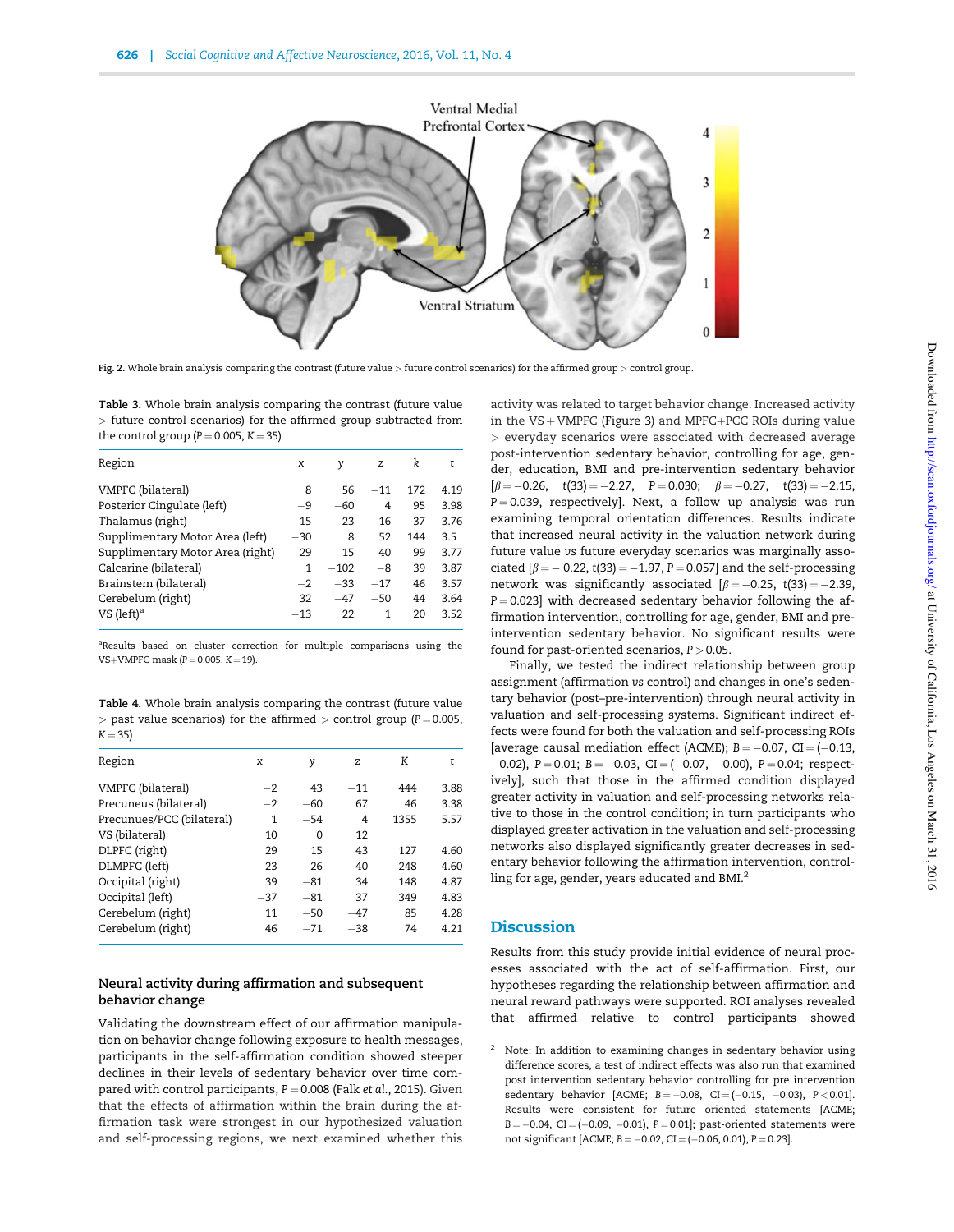<span id="page-6-0"></span>

Fig. 3. Scatter plot of the residualized percent signal change activity in the valuation network (VS+VMPFC) ROI from the contrast (value > control scenarios) predicting post intervention sedentary behavior, controlling for age, gender, education, BMI and pre intervention sedentary behavior.

significantly greater activity in the hypothesized positive valuation regions (VS+VMPFC), and that this effect was driven by affirmations focusing on future rather than past experiences. In addition, increased activity in reward/valuation regions during self-affirmation was associated with decreases in sedentary behavior following the affirmation intervention. Furthermore, we observed a significant indirect effect, such that those in the affirmed condition displayed greater activity in the valuation network, which was associated with greater change in sedentary behavior following the affirmation intervention.

Thus, our results are consistent with the hypothesis that systems associated with positive valuation play an important role in successful affirmation and are consistent with the broadened value account of why self-affirmation interventions succeed (Koole et al[., 1999;](#page-8-0) Cohen et al[., 2009](#page-7-0); Cook et al[., 2012](#page-7-0); [Sherman](#page-8-0) et al., 2013). The VS and VMPFC are brain regions that are most commonly associated with the expectation and receipt of positively valued or rewarding outcomes (Bartra et al[., 2013\)](#page-7-0). Importantly, this system encodes not only primary rewards (such as food) but also more abstract rewards [\(Bartra](#page-7-0) et al., [2013\)](#page-7-0), of the type that are called to mind by personally meaningful values in self-affirmation.

In addition, our findings suggest that positive affirmations may have especially strong effects within the reward system in conjunction with future orientation. This finding converges with prior studies demonstrating that increased activity in the VMPFC is associated with imagining positive rather than negative future events ([D'Argembeau](#page-8-0) et al., 2008) and increases when anticipating future rewards [\(Benoit](#page-7-0) et al., 2011, [2014](#page-7-0)). This account is also consistent with a role of the reward system in guiding reinforcement learning and future behavioral decisions through computation of the 'incentive value of a contemplated behavioral act' [\(McClure](#page-8-0) et al., 2003; [Knutson and Cooper, 2005](#page-8-0)).

Furthermore, although not directly addressed by our data, past research suggests that self-transcending values and goals may be particularly powerful. For example, affirmation of self-transcending values is more powerful in reducing behaviors associated with ego depletion than affirmation of self-enhancing values [\(Burson](#page-7-0) et al.[, 2012](#page-7-0)). Our neural data provide a possible link between such behavioral results and research examining neural reward activity in response to prosocial (eudaimonic) vs selfish (hedonic) decisions, which finds that VS activity differentially predicts later mental health outcomes. More specifically, increased activity in the VS in response to potential prosocial rewards, relative to selffocused rewards is associated with later positive outcomes [\(Telzer](#page-8-0) et al.[, 2014](#page-8-0)). These findings along with the findings from this study support potential synergy between prospection and value affirmation in eliciting the types of reward response that can prime positive behavior.

Second, we found support for the hypothesis that future-oriented affirmations activated brain regions implicated in selfrelated processing. In particular, the MPFC is often implicated in reflecting on one's own preferences, motivations and in the process of self-insight (for a review, see [Lieberman, 2010\)](#page-8-0). During future-oriented affirmation, affirmed, relative to control, participants displayed significantly greater activity in our MPFC and PCC ROIs. Importantly, MPFC and PCC are consistently implicated in both self-related processing ([Northoff](#page-8-0) et al., 2006; Denny et al[., 2012](#page-8-0)) and imagining personally relevant future events [\(D'Argembeau](#page-8-0) et al., 2010), as well as remembering past events (for a review, see [Schacter, 2012\)](#page-8-0). Furthermore, increased activity in the MPFC is associated with imagining positive rather than negative future events ([D'Argembeau](#page-8-0) et al., 2008) and increases while anticipating future rewards (Benoit et al[., 2011](#page-7-0), [2014\)](#page-7-0). Thus, this data and recent meta-analytic evidence suggests that in addition to a strong role in self-related processing [\(Northoff](#page-8-0) et al., 2006; [Denny](#page-8-0) et al., 2012), the MPFC is more active when thinking about future compared with past episodes [\(Benoit and Schacter, 2015\)](#page-7-0) and when thinking about personal goals, future thinking, and mind wondering [\(Stawarczyk and](#page-8-0) [D'Argembeau, 2015](#page-8-0)). Successful self-affirmation interventions bring together several of these components and our neural data suggest a new way in which these paths may mutually reinforce one another. In other words, we find novel evidence that a future frame may act synergistically with value-based self-affirmations to bolster a sense of self prior to threat exposure. This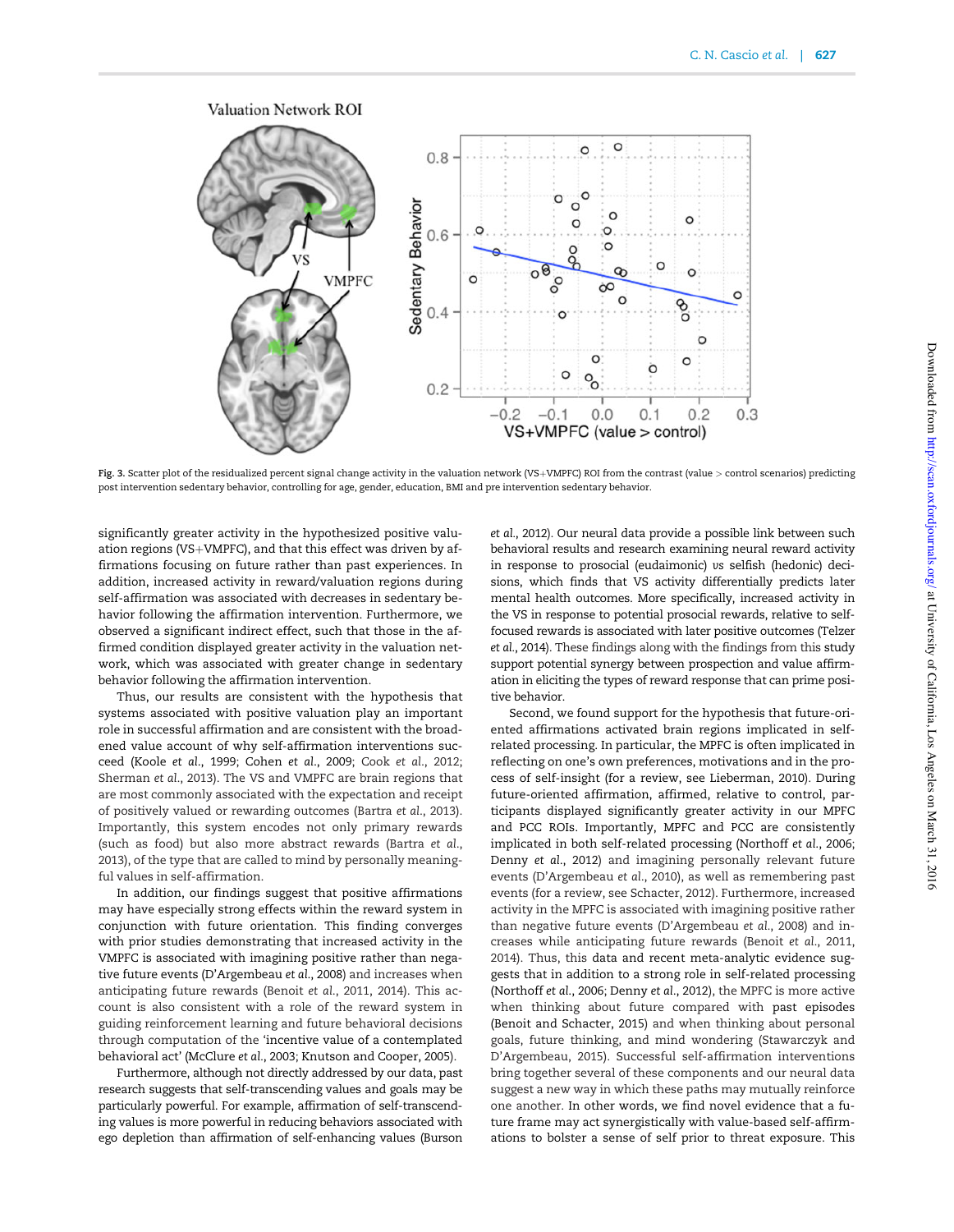<span id="page-7-0"></span>may occur by calling to mind desired future states or motivations, also consistent with the broadened value account of why self-affirmation interventions succeed.

Finally, this study reports on the successful development of an fMRI-compatible self-affirmation task, which can be used to examine neural mechanisms associated with self-affirmation in other behavioral or theoretical contexts, and combined with other subsequent tasks of interest to affirmation researchers. One strength of this task is that all aspects of the task (including the within subjects control condition and instructions) are identical for affirmed and control participants, differing only in the importance of the focal value to participants. This rule out many confounds related to differing tasks. An additional strength is that our objective behavioral results indicate that the self-affirmation manipulation was successful in decreasing sedentary behavior in at-risk (sedentary) adults, which was mediated by activity in the valuation network during affirmation and by activity in both valuation and self-related processing systems during future-oriented affirmations.

This adds to our understanding of affirmation from both basic science and applied perspectives. The current results (i) highlight novel pathways to affirmation through neural reward and self-processing pathways; and (ii) suggest that these mechanisms may be reinforced or augmented by prospection. It is possible that future-oriented affirmations may be more successful than past-oriented affirmation, though between subjects follow up studies are needed to test this hypothesis. Finally, the creation of a scanner compatible affirmation task opens future research possibilities to explore the neural effects of affirmation in other contexts.

In addition to the primary strengths of the study addressed earlier, it should be noted that each of our primary ROIs serves functions that go beyond those hypothesized in this investigation and thus should be taken as one of several possibilities [\(Poldrack, 2006](#page-8-0)). However, in this study the use of a priori hypothesized and theoretically driven ROIs helps reduce problems with reverse inference. Furthermore, there are confines associated with the scanning environment, such that we cannot know the specific scenarios envisioned by each participant in response to our prompts at the time of affirmation exposure, we can only examine neural processing that takes place during that time. Therefore, it is likely that variability in how important the 'lowest' ranked value was to participants existed, which may have allowed for affirming benefit to some of those in the control condition, resulting in a conservative test of our hypotheses. In addition, self-affirmation interventions are often confounded with value and content making it difficult to distinguish which aspects of the intervention are driving results. Future neuroimaging studies should attempt to untangle these differences in order to better understand the underlying mechanisms associated with self-affirmation interventions.

# Conclusion

This results demonstrate that activity in hypothesized reward/ valuation regions (VS+VMPFC (Bartra et al., 2013) are primary pathways associated with self-affirmation. Furthermore, regions associated with self-related processing (MPFC+PCC) [\(Northoff](#page-8-0) et al., 2006; Denny et al[., 2012\)](#page-8-0) and prospection [\(D'Argembeau](#page-8-0) et al., 2008, [2010](#page-8-0)) are associated with selfaffirmations that are future oriented. These neural correlates of self-affirmation were further associated with objectively measured behavior change, suggesting the external validity of the affirmation task. Taken together, our results highlight ways in

which brain systems implicated in positive valuation and selfrelated processing may be reinforced by prospection and suggest novel insight into the balance of processes supporting affirmation. These results also introduce a task for understanding the underlying mechanisms associated with self-affirmation and hence provide a tool for future studies to examine effects of self-affirmation interventions across a wide range of potential applications and outcomes.

# Acknowledgements

We thank Holly Derry, Ian Moore and Michele Demers for assistance in developing intervention materials, and the staff of the University of Michigan fMRI Center for support and assistance with fMRI data acquisition. We thank Angela Fagerlin, Thad Polk, Lawrence An, Kennith Resnicow and the Michigan CECCR for support in realizing this project and Sonya Dal Cin and Sara Konrath for helpful discussions. This research was supported by The Michigan Center of Excellence in Cancer Communication Research/NIH-P50 CA101451 (PI Strecher), a NIH New Innovator Award/ 1DP2DA03515601 (PI Falk) and NIH/NCI 1R01CA180015-01 (PI Falk). The authors thank Kristin Shumaker, Nicolette Gregor, Alison Sagon for assistance with data collection and Jonathan Mitchell for advice regarding processing of the accelerometer data.

## Supplementary data

[Supplementary data](http://scan.oxfordjournals.org/lookup/suppl/doi:10.1093/scan/nsv136/-/DC1) are available at SCAN online.

Conflict of interest. None declared.

#### **References**

- Bartra, O., McGuire, J.T., Kable, J.W. (2013). The valuation system: a coordinate-based meta-analysis of {BOLD} fMRI experiments examining neural correlates of subjective value. NeuroImage, 76, 412–27.
- Benoit, R.G., Gilbert, S.J., Burgess, P.W. (2011). A neural mechanism mediating the impact of episodic prospection on farsighted decisions. The Journal of Neuroscience, 31(18), 6771–9.
- Benoit, R.G., Schacter, D.L. (2015). Specifying the core network supporting episodic simulation and episodic memory by activation likelihood estimation. Neuropsychologia, 75, 450–7.
- Benoit, R.G., Szpunar, K.K., Schacter, D.L. (2014). Ventromedial prefrontal cortex supports affective future simulation by integrating distributed knowledge. Proceedings of the National Academy of Sciences, 111(46), 16550–5.
- Burson, A., Crocker, J., Mischkowski, D. (2012). Two types of value-affirmation implications for self-control following social exclusion. Social Psychological and Personality Science, 3(4), 510–6.
- Cohen, G.L., Garcia, J., Purdie-Vaughns, V., Apfel, N., Brzustoski, P. (2009). Recursive processes in self-affirmation: intervening to close the minority achievement gap. Science, 324(5925), 400–3.
- Cohen, G.L., Sherman, D.K. (2014). The psychology of change: self-affirmation and social psychological intervention. Annual Review of Psychology, 65, 333–71.
- Cook, J.E., Purdie-Vaughns, V., Garcia, J., Cohen, G.L. (2012). Chronic threat and contingent belonging: protective benefits of values affirmation on identity development. Journal of Personality and Social Psychology, 102(3), 479.